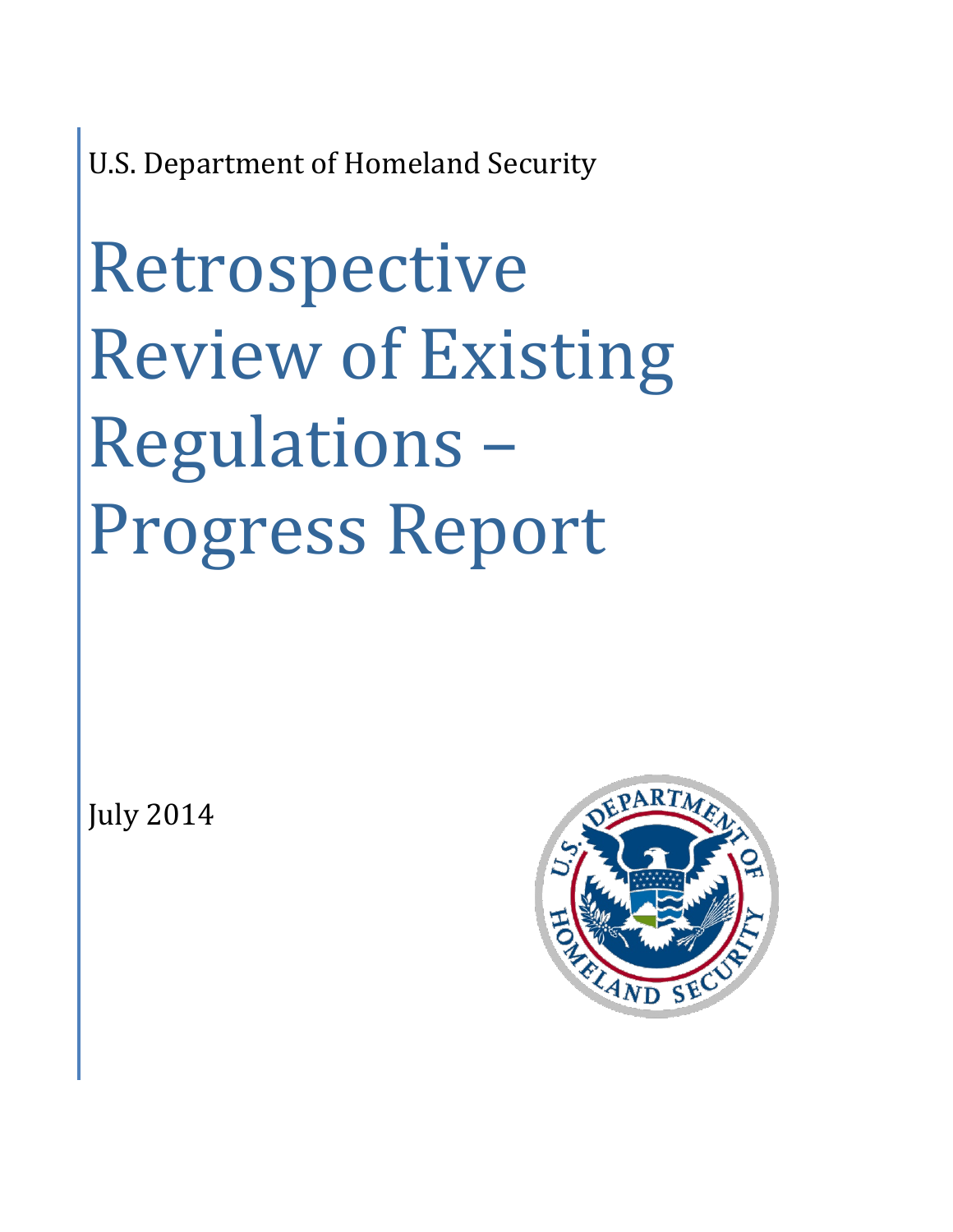| <b>U.S. Department of Homeland Security</b>                  |                                            |                                                                                                                                       |                                                                                                                                                                                                                                                                                                                                                                                                                                                                                                                                                                                                                                                                                                                                                  |                                                                      |                                                                                                                                                                                                                                                                                                                                                                                                                                                                                                                             |                                                                                                                                                                        |                                                                                                                                                                                                                                                                                                                                                                                                                                                                                                                                                                                                                                                                                                                                                                                                                                             |  |
|--------------------------------------------------------------|--------------------------------------------|---------------------------------------------------------------------------------------------------------------------------------------|--------------------------------------------------------------------------------------------------------------------------------------------------------------------------------------------------------------------------------------------------------------------------------------------------------------------------------------------------------------------------------------------------------------------------------------------------------------------------------------------------------------------------------------------------------------------------------------------------------------------------------------------------------------------------------------------------------------------------------------------------|----------------------------------------------------------------------|-----------------------------------------------------------------------------------------------------------------------------------------------------------------------------------------------------------------------------------------------------------------------------------------------------------------------------------------------------------------------------------------------------------------------------------------------------------------------------------------------------------------------------|------------------------------------------------------------------------------------------------------------------------------------------------------------------------|---------------------------------------------------------------------------------------------------------------------------------------------------------------------------------------------------------------------------------------------------------------------------------------------------------------------------------------------------------------------------------------------------------------------------------------------------------------------------------------------------------------------------------------------------------------------------------------------------------------------------------------------------------------------------------------------------------------------------------------------------------------------------------------------------------------------------------------------|--|
| <b>Retrospective Review Plan Report</b><br><b>July 2014</b>  |                                            |                                                                                                                                       |                                                                                                                                                                                                                                                                                                                                                                                                                                                                                                                                                                                                                                                                                                                                                  |                                                                      |                                                                                                                                                                                                                                                                                                                                                                                                                                                                                                                             |                                                                                                                                                                        |                                                                                                                                                                                                                                                                                                                                                                                                                                                                                                                                                                                                                                                                                                                                                                                                                                             |  |
| Component                                                    | <b>RIN/OMB</b><br>Control<br><b>Number</b> | Rule/ICR                                                                                                                              | <b>Brief Description</b>                                                                                                                                                                                                                                                                                                                                                                                                                                                                                                                                                                                                                                                                                                                         | <b>Actual or</b><br><b>Target</b><br>Completion<br>Date              | Anticipated Savings in Costs and/or<br><b>Information Collection Burdens, together</b><br>with any Anticipated Changes in Benefits<br>(please quantify, to the extent feasible, &<br>also specify baseline, time horizon, &<br>affected groups)                                                                                                                                                                                                                                                                             | Progress Updates &<br>Anticipated<br>Accomplishments                                                                                                                   | <b>Updated Responses to (a) Substantive Public Comments received</b><br>on DHS's Retrospective Review Plan (if applicable) or (b)<br><b>Subsequent Requests for Comments (if applicable)</b>                                                                                                                                                                                                                                                                                                                                                                                                                                                                                                                                                                                                                                                |  |
| U.S. Citizenship &<br><b>Immigration Services</b><br>(USCIS) | 1615-AB95                                  | <b>Immigration Benefits</b><br><b>Business</b><br>Transformation:<br>Nonimmigrants;<br>Students and Exchang<br><b>Visitor Program</b> | This rulemaking primarily focuses on 8 CFR Part 214,<br>which covers the nonimmigrant classes, including the<br>requirements for admission, extension, maintenance of<br>status, and the Student and Exchange Visitor<br>Information System (SEVIS).                                                                                                                                                                                                                                                                                                                                                                                                                                                                                             | Publication of the<br>Final Rule expected<br>in Spring 2015.         | Provide the public with a more user-friendly<br>rganization of regulatory requirements.<br>Reduce public confusion.                                                                                                                                                                                                                                                                                                                                                                                                         | USCIS is developing the rule.                                                                                                                                          | USCIS is drafting business transformation rules, which incorporate many of the<br>suggestions that the public provided to DHS during the development of the DHS<br>Retrospective Review Plan. For example, a commenter had recommended that DHS<br>revise 8 CFR 212.8 to remove outdated language and cross-references. DHS<br>addressed this comment through publication of USCIS's Immigration Benefits<br>Business Transformation, Increment I; Final Rule (see 76 FR 53763).                                                                                                                                                                                                                                                                                                                                                            |  |
| <b>USCIS</b>                                                 | 1615-AB92                                  | Employment<br>Authorization for<br>Certain H-4 Spouses                                                                                | This rule would extend the availability of employment<br>authorization to H-4 dependent spouses of principal H-<br>1B nonimmigrants who have begun the process of<br>seeking lawful permanent resident status through<br>employment.                                                                                                                                                                                                                                                                                                                                                                                                                                                                                                             | Notice of Proposed<br>Rulemaking<br>NPRM) published<br>May 12, 2014. | Would increase incentives of H-1B nonimmigrant<br>vorkers to continue to contribute to the U.S. economy<br>as they complete the process to adjust status to that of<br>lawful permanent resident by providing parallel<br>employment incentives to the H-4 spouse.                                                                                                                                                                                                                                                          | The NPRM had a 60-day public<br>comment period, which closed July<br>11, 2014.<br>USCIS is reviewing comments and<br>will publish a final rule as soon as<br>possible. |                                                                                                                                                                                                                                                                                                                                                                                                                                                                                                                                                                                                                                                                                                                                                                                                                                             |  |
| <b>USCIS</b>                                                 | 1615-AA58                                  | <b>Professional Conduct</b><br>or Practitioners: Rules<br>Procedures,<br>Representation and<br>Appearances                            | On February 2, 2010, DHS published an interim rule<br>with request for comments, implementing amendments<br>to its regulations to conform the grounds of discipline<br>and procedures regulations with those promulgated by<br>the Department of Justice (DOJ); clarify who is<br>authorized to represent applicants and petitioners in<br>cases before DHS; remove duplicative rules, procedures,<br>and authority; improve the clarity and uniformity of<br>existing regulations; make technical and procedural<br>changes; and conform terminology. The final rule will<br>finalize the interim rule and will made additional<br>changes to terminology and clarifications for those<br>attorneys that are engaged in limited legal services. | Publication of the<br>Final Rule expected<br>n Summer 2014.          | Not expected to result in any costs to applicants or<br>practitioners.<br>Expected to provide qualitative benefits in that the<br>amendments provide clarification and consistency with<br>DOJ regulations.<br>Expected to reduce the information collection burden<br>for practitioners that are engaged in limited legal<br>services.                                                                                                                                                                                     | USCIS is developing the rule.                                                                                                                                          |                                                                                                                                                                                                                                                                                                                                                                                                                                                                                                                                                                                                                                                                                                                                                                                                                                             |  |
| <b>USCIS</b>                                                 | 1615-AC00                                  | Enhancing<br>Opportunities for<br>H-1B1, CW-1, and<br>-3 Nonimmigrants and<br>EB-1 Immigrants                                         | DHS is considering changes that would harmonize the<br>egulations for E-3, H-1B1, and CW-1 nonimmigrant<br>classifications with existing regulations for other<br>similarly situated nonimmigrant classifications. In<br>addition, DHS is considering amending the regulations<br>affecting the immigration classification for employment-<br>based first preference (EB-1) outstanding professors and<br>researchers by expanding the types of evidence that can<br>upport these petitions.                                                                                                                                                                                                                                                     | NPRM published<br>May 12, 2014.                                      | • Harmonize continued employment provisions for E-<br>3, H-1B1, and CW-1 nonimmigrant classifications with<br>other similarly situated nonimmigrants.<br>• Avoid potential interruptions in employment, thereb<br>avoiding lost wages for nonimmigrant employees and<br>lost productivity for employers, while the extension of<br>stay petition is pending.<br>Harmonize the evidentiary requirement for<br>outstanding professors and researchers with other<br>comparable employment-based immigrant<br>classifications. | The NPRM had a 60-day public<br>omment period, which closed July<br>11, 2014.<br>will publish a final rule as soon as<br>possible.                                     | During development of DHS's Retrospective Review Plan, DHS received a<br>comment from the public, requesting specific changes to the DHS regulations that<br>govern continued work authorization for E-3 and H-1B1 nonimmigrants when an<br>extension of status petition is timely filed, and to expand the types of evidence<br>USCIS is reviewing comments and allowable in support of immigrant petitions for outstanding researchers or<br>professors. While considering the specific request, USCIS realized that CW-1<br>workers seeking to continue with the same employer were facing a similar<br>disadvantage by not having continued work authorization automatically extended<br>during the pendency of an extension of status petition. USCIS is taking these<br>comments into consideration as USCIS develops the rulemaking. |  |
| U.S. Coast Guard<br>(USCG or Coast<br>Guard)                 | No RIN<br>Available                        | <b>Vessel Documentation</b><br><b>Renewal Fees</b>                                                                                    | Coast Guard will propose a Notice of Intent (NOI) with<br>Request for Comment on the possibility of a multi-year<br>newal program for fees charged at the time of renewal.<br>The NOI will solicit comments from the public about the<br>impacts and implementation of an increased period of<br>validity (i.e., multi-year renewals) for Vessel Certificates<br>of Documentation                                                                                                                                                                                                                                                                                                                                                                | Publication of NOI<br>expected in Winter<br>2014                     | • Provide efficiencies in Coast Guard operations (fewe<br>applications for renewal annually) and less burden on<br>he public (decreased reporting requirements)                                                                                                                                                                                                                                                                                                                                                             | Coast Guard is drafting the NOI.                                                                                                                                       |                                                                                                                                                                                                                                                                                                                                                                                                                                                                                                                                                                                                                                                                                                                                                                                                                                             |  |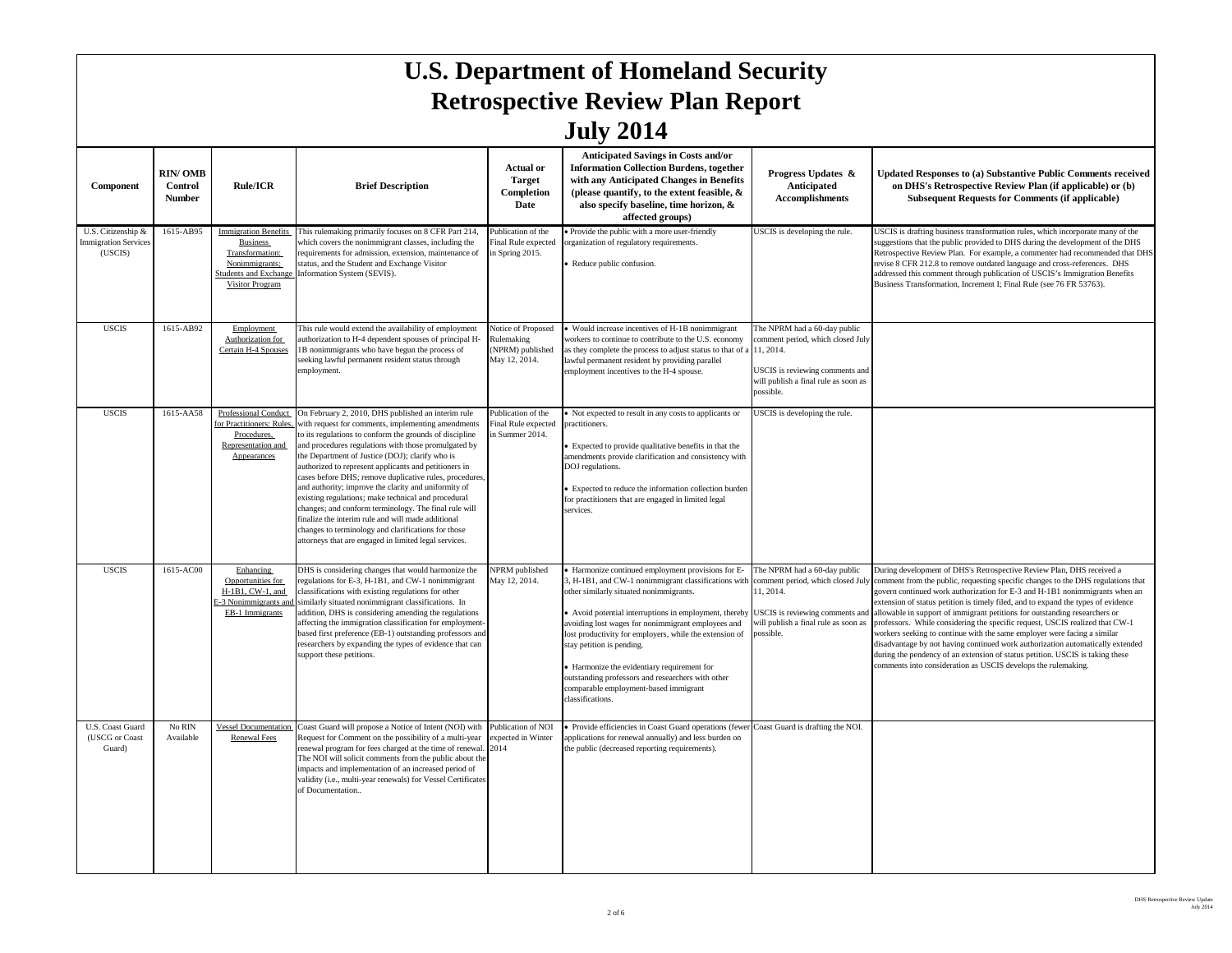| <b>U.S. Department of Homeland Security</b>         |                                                   |                                                                                                                                                                                                                                |                                                                                                                                                                                                                                                                                                                                                                                                                                                                                                                                                                                                                                                                   |                                                            |                                                                                                                                                                                                                                                 |                                                                                                                                                                                                                                                                                                 |                                                                                                                                                                                                                                                                                                                                                                                                                                                                                                                                                                                                                                                                                                                                                                                                                                                                                                 |  |
|-----------------------------------------------------|---------------------------------------------------|--------------------------------------------------------------------------------------------------------------------------------------------------------------------------------------------------------------------------------|-------------------------------------------------------------------------------------------------------------------------------------------------------------------------------------------------------------------------------------------------------------------------------------------------------------------------------------------------------------------------------------------------------------------------------------------------------------------------------------------------------------------------------------------------------------------------------------------------------------------------------------------------------------------|------------------------------------------------------------|-------------------------------------------------------------------------------------------------------------------------------------------------------------------------------------------------------------------------------------------------|-------------------------------------------------------------------------------------------------------------------------------------------------------------------------------------------------------------------------------------------------------------------------------------------------|-------------------------------------------------------------------------------------------------------------------------------------------------------------------------------------------------------------------------------------------------------------------------------------------------------------------------------------------------------------------------------------------------------------------------------------------------------------------------------------------------------------------------------------------------------------------------------------------------------------------------------------------------------------------------------------------------------------------------------------------------------------------------------------------------------------------------------------------------------------------------------------------------|--|
| <b>Retrospective Review Plan Report</b>             |                                                   |                                                                                                                                                                                                                                |                                                                                                                                                                                                                                                                                                                                                                                                                                                                                                                                                                                                                                                                   |                                                            |                                                                                                                                                                                                                                                 |                                                                                                                                                                                                                                                                                                 |                                                                                                                                                                                                                                                                                                                                                                                                                                                                                                                                                                                                                                                                                                                                                                                                                                                                                                 |  |
| <b>July 2014</b>                                    |                                                   |                                                                                                                                                                                                                                |                                                                                                                                                                                                                                                                                                                                                                                                                                                                                                                                                                                                                                                                   |                                                            |                                                                                                                                                                                                                                                 |                                                                                                                                                                                                                                                                                                 |                                                                                                                                                                                                                                                                                                                                                                                                                                                                                                                                                                                                                                                                                                                                                                                                                                                                                                 |  |
| Component                                           | <b>RIN/OMB</b><br><b>Control</b><br><b>Number</b> | <b>Rule/ICR</b>                                                                                                                                                                                                                | <b>Brief Description</b>                                                                                                                                                                                                                                                                                                                                                                                                                                                                                                                                                                                                                                          | <b>Actual or</b><br><b>Target</b><br>Completion<br>Date    | Anticipated Savings in Costs and/or<br><b>Information Collection Burdens, together</b><br>with any Anticipated Changes in Benefits<br>(please quantify, to the extent feasible, &<br>also specify baseline, time horizon, &<br>affected groups) | Progress Updates &<br>Anticipated<br><b>Accomplishments</b>                                                                                                                                                                                                                                     | <b>Updated Responses to (a) Substantive Public Comments received</b><br>on DHS's Retrospective Review Plan (if applicable) or (b)<br><b>Subsequent Requests for Comments (if applicable)</b>                                                                                                                                                                                                                                                                                                                                                                                                                                                                                                                                                                                                                                                                                                    |  |
| <b>USCG</b>                                         | 1625-AB80                                         | Elimination of the<br><b>Transportation Worker</b><br>dentification Credential<br>(TWIC) for Certain<br><b>Mariner Populations</b><br>(Implementation of<br>ection 809 of the 2010<br><b>Coast Guard</b><br>Authorization Act) | Section 809 of the Coast Guard Authorization Act of<br>2010 eliminated the requirement that certain mariners<br>must obtain TWICs. This rule would implement section 2014.<br>809. As a related matter, the Coast Guard is also<br>considering regulatory changes that would provide an<br>exemption from paying certain fees for a subset of the<br>above mariner population.                                                                                                                                                                                                                                                                                    | Publication of a rule<br>expected in Fall                  | • Eliminate TWIC requirements for approximately<br>8,000 mariners annually.<br>Eliminate trips to TWIC Enrollment Centers for<br>approximately 18,000 mariners annually.                                                                        | Coast Guard issued a Letter of<br>Policy in December 2011, which<br>implements an interim process to<br>provide burden relief to mariners<br>until Coast Guard publishes the<br>rule.                                                                                                           |                                                                                                                                                                                                                                                                                                                                                                                                                                                                                                                                                                                                                                                                                                                                                                                                                                                                                                 |  |
| <b>USCG</b>                                         | 1625-AB38                                         | <b>Update to Maritime</b><br><b>Security Regulations</b>                                                                                                                                                                       | Coast Guard regulations implementing the Maritime<br>Transportation Security Act of 2002 (MTSA) provide<br>security measures for vessel and port facility operations<br>in U.S. ports. Among other things, these regulations<br>require owners or operators of vessels and port facilities<br>to develop security plans. Since promulgation of the<br>MTSA regulations, the Coast Guard has granted<br>exemptions from MTSA provisions on an ad hoc,<br>individual basis. Through this rule, the Coast Guard<br>would formalize several categories of exemptions,<br>which, in turn, will reduce the burden associated with the<br>current ad hoc waiver process. | Publication of the<br>NPRM expected in<br>Fall 2014.       | • Clarify MTSA requirements in response to requests<br>for interpretation and guidance.<br>Formalize exemptions from certain MTSA<br>provisions, which would provide an annual savings of<br>\$125,000 to society.                              | Coast Guard is in the process of<br>reviewing industry practice related<br>to MTSA regulations and is<br>compiling data with regard to the<br>effect that clarifications (beyond<br>the elimination of requests for<br>interpretation and guidance) would<br>have on current industry practice. |                                                                                                                                                                                                                                                                                                                                                                                                                                                                                                                                                                                                                                                                                                                                                                                                                                                                                                 |  |
| <b>USCG</b>                                         | No RIN<br>Available                               | <b>Inland Waterways</b><br><b>Navigation Regulations</b>                                                                                                                                                                       | Coast Guard regulations in 33 CFR Part 162 establish<br>waterway-specific speed limits, restricted areas, and<br>communications rules for geographically limited inland<br>waterways. Coast Guard identified the potential for a<br>regulatory action to revise 33 CFR Part 162 to ensure<br>these restricted navigation areas are accurate and up-to-<br>date.                                                                                                                                                                                                                                                                                                   | Undetermined                                               | · Remove unnecessary or unused regulations in 33 CFR<br>part 162.                                                                                                                                                                               | Coast Guard is in working with its<br>field operators to review 33 CFR<br>part 162 to determine if there are<br>any additional requirements or<br>restrictions that Coast Guard needs<br>to update or remove.                                                                                   |                                                                                                                                                                                                                                                                                                                                                                                                                                                                                                                                                                                                                                                                                                                                                                                                                                                                                                 |  |
| U.S. Customs &<br><b>Border Protection</b><br>(CBP) | 1651-AA96                                         | Definition of Form I-94<br>to Include Electronic<br>Format                                                                                                                                                                     | Currently, CBP generally issues the Form I-94 to aliens<br>at the time they lawfully enter the United States. CBP<br>s transitioning to an automated process whereby it will<br>create a Form I-94 in an electronic format based on<br>passenger, passport, and visa information currently<br>obtained electronically from air and sea carriers and the<br>Department of State as well as through the inspection<br>process. This rule will amend the regulations<br>accordingly.                                                                                                                                                                                 | Publication of the<br>Final Rule expected<br>in Fall 2014. | • Is expected to reduce the burden to the public by<br>,276,800 hours, once CBP rolls out the system.                                                                                                                                           | on March 27, 2013.<br>Comment period for the IFR<br>closed on 4/26/13. CBP is<br>drafting the Final Rule.                                                                                                                                                                                       | Interim Final Rule (IFR) published During the development of the DHS Retrospective Review Plan, one public<br>commenter recommended that CBP eliminate the I-94 paper form and the General<br>Customs Declaration to simplify the overall arrival process for passengers. CBP is<br>onstantly working to enhance the passenger processing experience.<br>On March 27, 2013, DHS published an IFR allowing for the automation of the<br>Form I-94 for aliens arriving by air or sea. This generally eliminated the need for<br>these passengers to submit a paper Form I-94 upon arrival, thereby simplifying the<br>arrival process. CBP received 18 comments in response to the IFR and is drafting a<br>final rule.                                                                                                                                                                           |  |
| CBP                                                 | No RIN<br>Available                               | Passenger List/Crew<br>List I-418                                                                                                                                                                                              | This form collects information for the identification of<br>arriving passengers and crew and serves as a "traveling<br>manifest" from the time a ship arrives in the United<br>States until the time it departs. CBP is testing the use of<br>electronic Notice of Arrival/Departure (eNOA/D) Coast<br>Guard data in lieu of the I-418 Form. CBP wants to<br>eliminate this form; however, a rulemaking is needed to<br>remove these requirements from federal regulations.                                                                                                                                                                                       | Publication of the<br>NPRM expected in<br>Spring 2015.     | · Is expected to result in approximately \$600,000 in<br>ost savings to the Federal government from not<br>reviewing these forms.                                                                                                               |                                                                                                                                                                                                                                                                                                 | During the development of the DHS Retrospective Review Plan, CBP received<br>requests to merge titles 8 (immigration) and 19 (customs) of the CFR to eliminate<br>redundant regulations and to have one set of regulations that cover immigration and<br>customs. In response, CBP is currently considering amending title 8 to eliminate<br>the use of the paper I-418 Form (Passenger List/Crew List) that is collected from<br>vessels arriving in the United States, when this information is submitted<br>electronically via eNOA/D. This form collects information for the identification of<br>arriving passengers and crew and serves as a "traveling manifest" from the time a<br>ship arrives in the United States until the time it departs. In order to reduce the<br>requirements on the trade community, CBP is testing the use of Coast Guard data in<br>lieu of the I-418 Form. |  |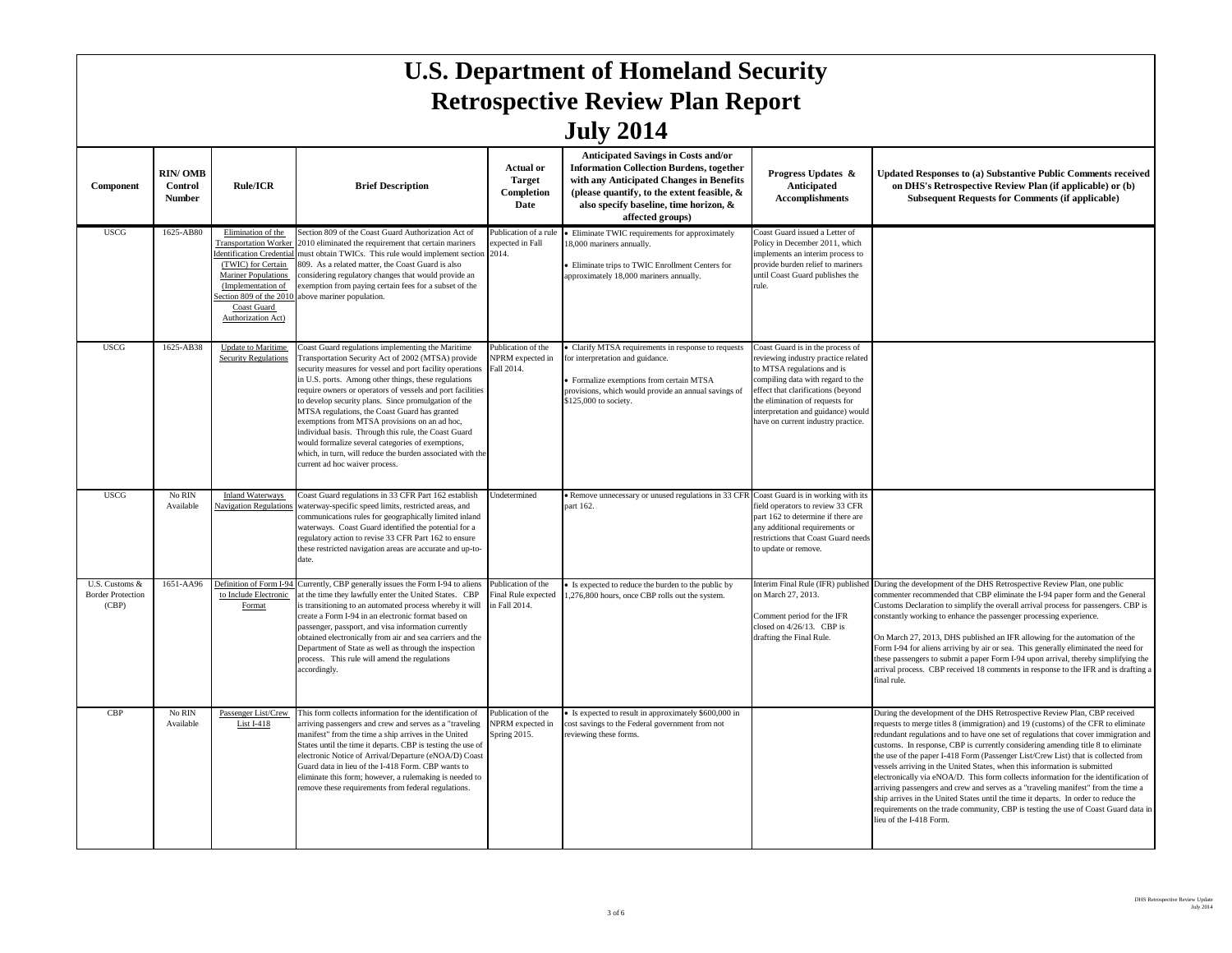| <b>U.S. Department of Homeland Security</b><br><b>Retrospective Review Plan Report</b> |                                            |                                                                                                                                                                                            |                                                                                                                                                                                                                                                                                                                                                                                                                                                                       |                                                         |                                                                                                                                                                                                                                                                                                                                                                      |                                                                                                                                                                                                                                                  |                                                                                                                                                                                              |  |
|----------------------------------------------------------------------------------------|--------------------------------------------|--------------------------------------------------------------------------------------------------------------------------------------------------------------------------------------------|-----------------------------------------------------------------------------------------------------------------------------------------------------------------------------------------------------------------------------------------------------------------------------------------------------------------------------------------------------------------------------------------------------------------------------------------------------------------------|---------------------------------------------------------|----------------------------------------------------------------------------------------------------------------------------------------------------------------------------------------------------------------------------------------------------------------------------------------------------------------------------------------------------------------------|--------------------------------------------------------------------------------------------------------------------------------------------------------------------------------------------------------------------------------------------------|----------------------------------------------------------------------------------------------------------------------------------------------------------------------------------------------|--|
| <b>July 2014</b>                                                                       |                                            |                                                                                                                                                                                            |                                                                                                                                                                                                                                                                                                                                                                                                                                                                       |                                                         |                                                                                                                                                                                                                                                                                                                                                                      |                                                                                                                                                                                                                                                  |                                                                                                                                                                                              |  |
| Component                                                                              | <b>RIN/OMB</b><br>Control<br><b>Number</b> | <b>Rule/ICR</b>                                                                                                                                                                            | <b>Brief Description</b>                                                                                                                                                                                                                                                                                                                                                                                                                                              | <b>Actual or</b><br><b>Target</b><br>Completion<br>Date | Anticipated Savings in Costs and/or<br><b>Information Collection Burdens, together</b><br>with any Anticipated Changes in Benefits<br>(please quantify, to the extent feasible, $\&$<br>also specify baseline, time horizon, &<br>affected groups)                                                                                                                   | Progress Updates &<br>Anticipated<br><b>Accomplishments</b>                                                                                                                                                                                      | <b>Updated Responses to (a) Substantive Public Comments received</b><br>on DHS's Retrospective Review Plan (if applicable) or (b)<br><b>Subsequent Requests for Comments (if applicable)</b> |  |
| CBP                                                                                    | No RIN<br>Available                        | Changes to CBP<br><b>Inbound and Outbound</b><br><b>Manifest Regulations t</b><br>Allow for Electronic<br>Filing                                                                           | This rule would generally amend parts of title 19 CFR,<br>including parts 4, 122, and 123, to allow for the<br>electronic filing of inbound and outbound manifest<br>information where the current regulations require only<br>paper. This regulation is being developed pursuant to<br>Executive Order 13659 (Streamlining the Export/Import<br>Process for America's Businesses).                                                                                   | Publication of the<br>rule expected in Fall<br>2015.    | · Provide filers with more flexibility by allowing the<br>inbound and outbound manifest information to be filed<br>electronically or by paper.                                                                                                                                                                                                                       | CBP is developing the rule.                                                                                                                                                                                                                      |                                                                                                                                                                                              |  |
| CBP                                                                                    | No RIN<br>Available                        | <b>Technical Amendments</b><br>to Clarify U.S. Customs<br>and Border Protection<br><b>Regulations on Advance</b><br>Electronic Information<br>for Cargo Exported<br>from the United States | This rule would amend CBP regulations to clarify<br>equirements for mandatory filing of advance export<br>cargo information through an electronic system. This<br>regulation is being developed pursuant to Executive<br>Order 13659 (Streamlining the Export/Import Process<br>for America's Businesses).                                                                                                                                                            | Publication of the<br>rule expected in<br>Spring 2015.  | ·Reduce confusion (and potentially saves time and<br>effort for the public) by putting updated regulations in<br>place<br>· Would result in no costs, as these are conforming<br>regulations                                                                                                                                                                         | CBP is developing the rule.                                                                                                                                                                                                                      |                                                                                                                                                                                              |  |
| CBP                                                                                    | No RIN<br>Available                        | Freedom of Information<br>Act (FOIA) Procedures                                                                                                                                            | This rule would amend the CBP FOIA regulations. The<br>CBP FOIA regulations have been superseded by DHS<br>FOIA regulations due to the transfer of CBP from the<br>Department of the Treasury to DHS and the subsequent<br>promulgation of DHS FOIA regulations, which provide<br>that the DHS FOIA regulations generally apply to all<br>DHS components except to the extent that a DHS<br>omponent adopts separate guidance.                                        | Publication of the<br>rule expected in<br>Spring 2015.  | · Will reduce confusion by removing outdated<br>regulations.                                                                                                                                                                                                                                                                                                         | CBP is developing the rule.                                                                                                                                                                                                                      |                                                                                                                                                                                              |  |
| <b>Federal Emergency</b><br>Management Agency<br>(FEMA)                                | No RIN<br>Available                        | <b>Increased Federal Cost</b><br>Share and<br>Reimbursement for<br>Force Account Labor<br>for Public Assistance<br>Debris Removal                                                          | Currently, FEMA regulations do not allow for<br>reimbursement of force account labor for debris removal<br>activities and do not allow for increased cost share when<br>in applicant has a debris management plan.                                                                                                                                                                                                                                                    | Undetermined                                            | Will likely result in cost savings due to the greater<br>efficiency in managing debris operations.<br>Provides public assistance applicants with additional<br>flexibility to use a combination of contracting and force<br>labor.<br>Provides benefits, including reduced or eliminated<br>delays in performing debris removal after a disaster.                    | FEMA is developing the NPRM in<br>conjunction with the debris pilot<br>authorized by the Sandy Recovery<br>Improvement Act of 2013 (SRIA)<br>Publication of the NPRM expected<br>after implementation of the debris<br>pilot authorized by SRIA. |                                                                                                                                                                                              |  |
| <b>FEMA</b>                                                                            | 1660-AA77                                  | State Standard and<br><b>Enhanced Mitigation</b><br>Plan                                                                                                                                   | This Final Rule revised FEMA's regulations by changing<br>submission requirements for State Mitigation Plans.<br>This Final Rule reduces the frequency by which States<br>must submit updates to FEMA on their State Mitigation<br>Plans. Previously, these entities prepared and submitted<br>updates with FEMA for review and approval every 3<br>years. Now, these entities will prepare and submit<br>updates with FEMA for review and approval every 5<br>years. | Final Rule published<br>April 25, 2014.                 | • Will allow States to update their plans every 5 years<br>instead of every 3 years, thereby matching the updated<br>cycle for local and tribal governments.<br>Cost savings are expected due to the fact that fewer<br>updates will be required over time. Savings to society<br>are estimated at \$18.8 million over 15 years at a seven<br>percent discount rate. | The Final Rule went into effect on<br>May 27, 2014.                                                                                                                                                                                              |                                                                                                                                                                                              |  |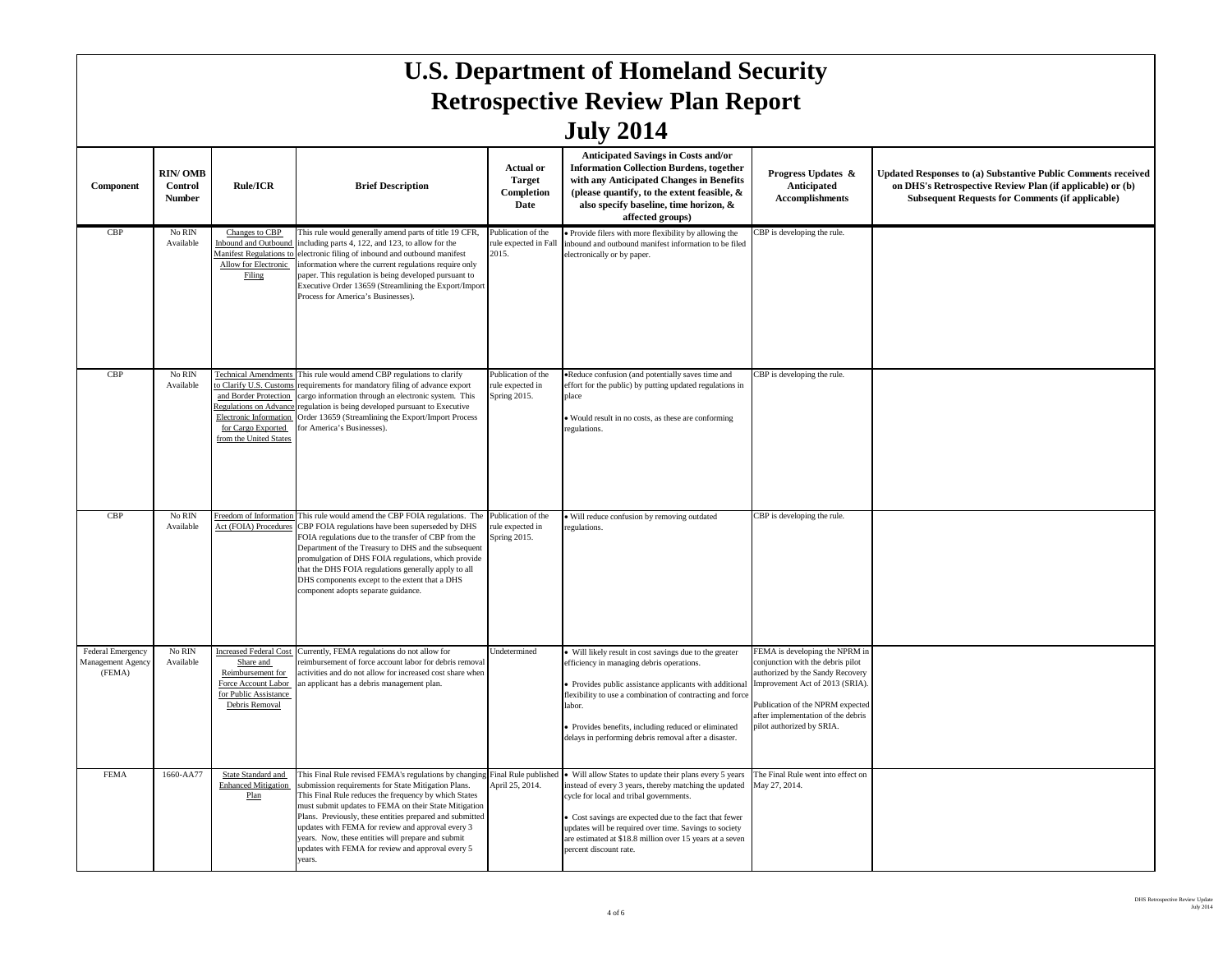| <b>U.S. Department of Homeland Security</b><br><b>Retrospective Review Plan Report</b> |                                            |                                                                                                                                                                          |                                                                                                                                                                                                                                                                                                                                                                                                                                                                                                   |                                                            |                                                                                                                                                                                                                                                                                                                                                                                                                                                                                                                                                               |                                                                                                                                                                         |                                                                                                                                                                                                                                                                                                      |  |  |
|----------------------------------------------------------------------------------------|--------------------------------------------|--------------------------------------------------------------------------------------------------------------------------------------------------------------------------|---------------------------------------------------------------------------------------------------------------------------------------------------------------------------------------------------------------------------------------------------------------------------------------------------------------------------------------------------------------------------------------------------------------------------------------------------------------------------------------------------|------------------------------------------------------------|---------------------------------------------------------------------------------------------------------------------------------------------------------------------------------------------------------------------------------------------------------------------------------------------------------------------------------------------------------------------------------------------------------------------------------------------------------------------------------------------------------------------------------------------------------------|-------------------------------------------------------------------------------------------------------------------------------------------------------------------------|------------------------------------------------------------------------------------------------------------------------------------------------------------------------------------------------------------------------------------------------------------------------------------------------------|--|--|
|                                                                                        | <b>July 2014</b>                           |                                                                                                                                                                          |                                                                                                                                                                                                                                                                                                                                                                                                                                                                                                   |                                                            |                                                                                                                                                                                                                                                                                                                                                                                                                                                                                                                                                               |                                                                                                                                                                         |                                                                                                                                                                                                                                                                                                      |  |  |
| Component                                                                              | <b>RIN/OMB</b><br>Control<br><b>Number</b> | <b>Rule/ICR</b>                                                                                                                                                          | <b>Brief Description</b>                                                                                                                                                                                                                                                                                                                                                                                                                                                                          | <b>Actual or</b><br><b>Target</b><br>Completion<br>Date    | Anticipated Savings in Costs and/or<br><b>Information Collection Burdens, together</b><br>with any Anticipated Changes in Benefits<br>(please quantify, to the extent feasible, &<br>also specify baseline, time horizon, &<br>affected groups)                                                                                                                                                                                                                                                                                                               | Progress Updates &<br>Anticipated<br><b>Accomplishments</b>                                                                                                             | Updated Responses to (a) Substantive Public Comments received<br>on DHS's Retrospective Review Plan (if applicable) or (b)<br><b>Subsequent Requests for Comments (if applicable)</b>                                                                                                                |  |  |
| U.S. Immigration &<br>Customs<br>Enforcement (ICE)                                     | 1653-AA44                                  | Data Changes with the<br><b>Student and Exchange</b><br>Visitor Information<br>System (SEVIS)                                                                            | SEVIS is an electronic filing and adjudication system for<br>schools that seek to enroll foreign nonimmigrant<br>students. The NPRM would incorporate a variety of<br>miscellaneous system-related changes, including<br>mandatory data elements to improve data collection and<br>reporting.                                                                                                                                                                                                     | Publication of the<br>NPRM expected in<br>Spring 2015.     | Correct vulnerabilities and help ICE better monitor<br>schools and exchange programs.                                                                                                                                                                                                                                                                                                                                                                                                                                                                         | ICE is developing the rule.                                                                                                                                             |                                                                                                                                                                                                                                                                                                      |  |  |
| ICE                                                                                    | 1653-AA63                                  | Adjustments to<br>Limitations on<br><b>Designated School</b><br><b>Official Assignment</b><br>nd Study by F-2 and M<br>2 Nonimmigrants                                   | The proposed rule would grant school officials more<br>flexibility in determining the number of designated<br>school officials to nominate for the oversight of<br>campuses. The rule also would permit accompanying<br>spouses and children of academic and vocational<br>nonimmigrant students with F-1 or M-1 nonimmigrant<br>status to enroll in study at a Student and Exchange<br>Visitor Program (SEVP) certified school so long as any<br>study remains less than a full course of study. | Publication of the<br>Final Rule expected<br>in Fall 2014. | Provide additional flexibility to SEVP-certified<br>schools by eliminating the regulatory cap of ten (10)<br>designated school officials (DSOs) at each campus at<br>any one time. This would enable school offices to<br>better manage their programs.<br>Permit up to 45,000 F-2 spouses and 578 M-2<br>spouses, based on June 2012 SEVIS records, to engage<br>in less than a full course of study at SEVP-certified<br>schools. This new benefit is intended to provide greater<br>incentive for international students to study in the<br>United States. | The NPRM published on<br>November 21, 2013, and the<br>comment period closed on January<br>21, 2014. ICE is reviewing the<br>public comments.                           | DHS received recommendations from Homeland Security Academic Advisory<br>Committee (HSAAC), which informed DHS's development of a proposed rule to<br>bermit an increased number of designated school officials (DSOs) at schools<br>certified by ICE's Student and Exchange Visitor Program (SEVP). |  |  |
| Transportation<br>Security<br>Administration<br>(TSA)                                  | 1652-AA61                                  | Revisions to the Alien<br><b>Flight Student Program</b><br>(AFSP) regulations<br>within the Standardized<br>Vetting, Adjudication,<br>and Redress Services<br>rulemaking | The Alien Flight Student Program (AFSP) rulemaking,<br>among other things, requires a prospective alien flight<br>student to undergo a background check called a "security Spring 2015.<br>threat assessment" before each training event. TSA<br>charges each alien flight student a fee intended to cover<br>the costs of the vetting.                                                                                                                                                           | Publication of the<br>NPRM expected in                     | • Improve the accuracy of vetting fees and equity<br>among fee payers.<br>Enable the implementation of new technologies to<br>support vetting.                                                                                                                                                                                                                                                                                                                                                                                                                | TSA is accomplishing the review<br>and improvement of AFSP<br>regulations through its rulemaking<br>on Standardized Vetting,<br>Adjudication, and Redress<br>$(SVAR)$ . |                                                                                                                                                                                                                                                                                                      |  |  |